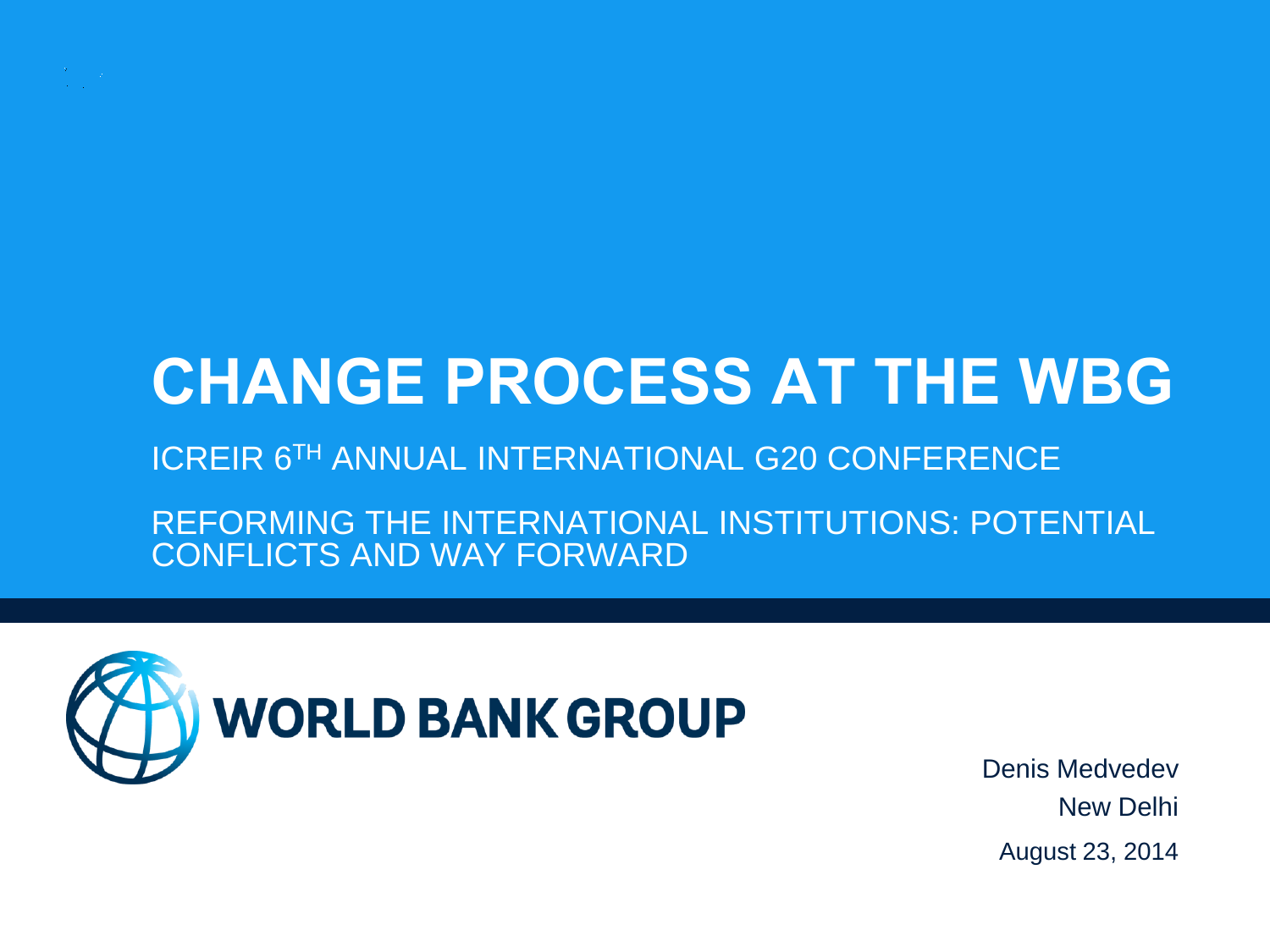#### NEW VISION FOR THE WBG



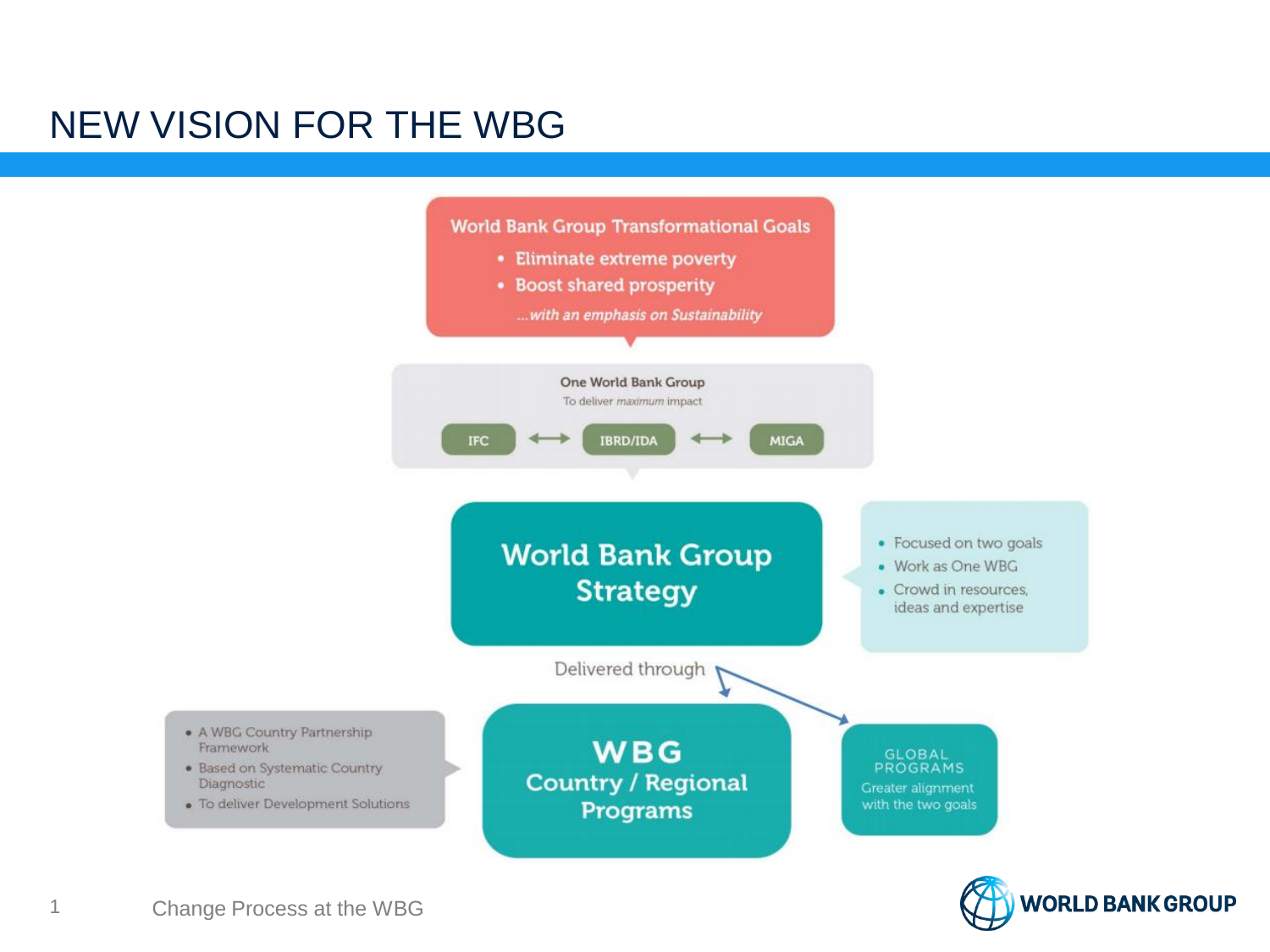#### NEW DELIVERY MODEL



**RVPUs and CMUs ensure clients receive** integrated and customized development solutions

The Global Practice VPU and Global Practices (14) manage global technical expertise to deliver solutions to clients

Cross-cutting Solution Areas (5) set the strategic direction, develop targets, advise on design and delivery, monitor results and build global leadership in selected WBG cross-cutting priority development areas

The GPSOS and other Enabling Services deliver critical support services to all practices and CCSAs

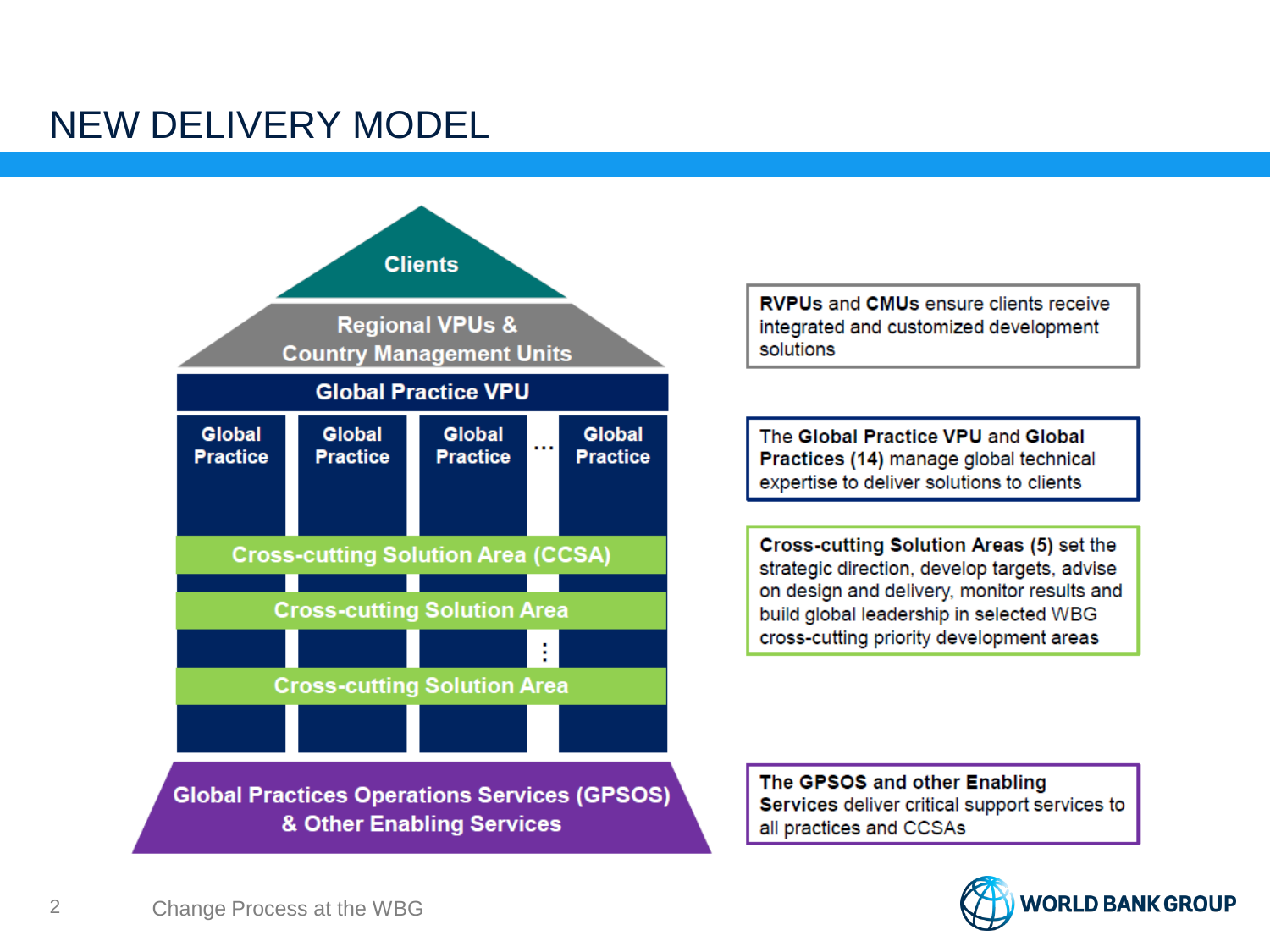### NEW DELIVERY MODEL: GLOBAL PRACTICES

#### **Criteria for Identifying Global Practices**

- $\checkmark$  Allows WBG to tackle clients' complex development problems which require multi-sector, multistakeholder solutions
- $\checkmark$  Meets current and future client demand
- $\checkmark$  Builds on the World Bank Group's comparative advantages
- Enables greater synergies  $\checkmark$

#### **14 Global Practices**

- **Agriculture**
- **Education**
- **Energy & Extractives**
- **Environment & Natural Resources**
- **Finance & Markets**
- Governance
- **Health, Nutrition & Population**
- **Macroeconomics & Fiscal Management**
- **Poverty**
- **Social Protection & Labor**
- **Trade & Competitiveness** п
- **Transport & ICT**
- Urban, Rural & Social Development
- Water

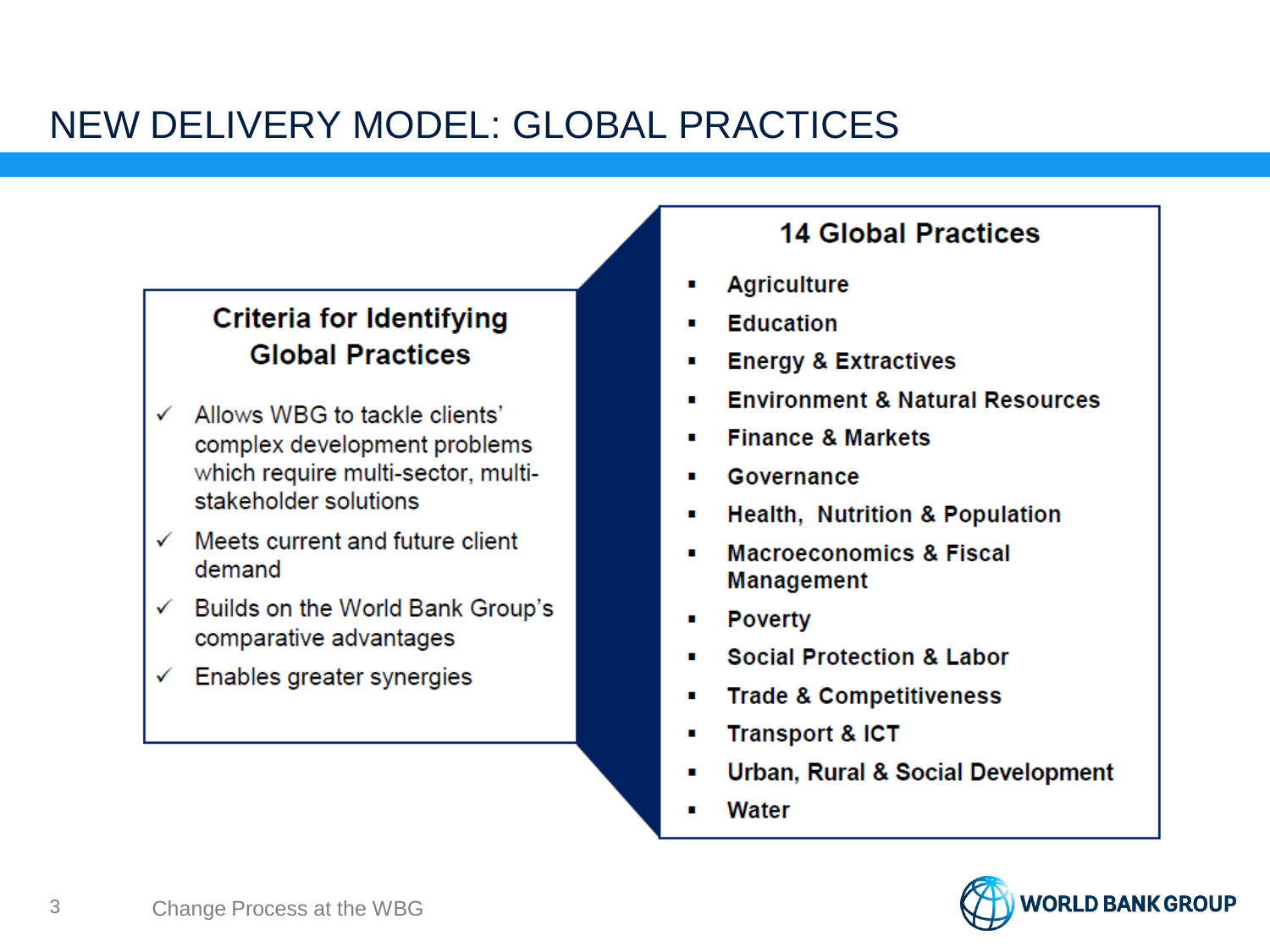### NEW DELIVERY MODEL: GLOBAL PRACTICES

|                                                                 | What will Global Practices do?                                                                                                                                                                                                                                                                                                                                        |
|-----------------------------------------------------------------|-----------------------------------------------------------------------------------------------------------------------------------------------------------------------------------------------------------------------------------------------------------------------------------------------------------------------------------------------------------------------|
| <b>Define</b><br><b>Strategic</b><br><b>Direction</b>           | Define strategic priorities to delver solutions and achieve results<br>based on (1) country and regional demands and interactions and<br>(2) global priorities<br>Define/implement integrated resource strategies<br>Engage in selected, high priority partnerships<br>п<br>Establish robust monitoring and reporting systems<br>п                                    |
| Develop &<br>Deploy<br>Expertise<br><b>Globally</b>             | Lead the development and delivery of solutions to clients by<br>п<br>deploying the right technical staff where and when needed<br>Invest in developing technical talent                                                                                                                                                                                               |
| <b>Deliver</b><br><b>Integrated</b><br><b>Solutions</b>         | Deliver operations, while Regions ensure fit for purpose<br>п<br>Develop public-private integrated solutions that draw on GPs,<br>٠<br>CCSAs, MIGA and IFC<br>Hold the "Concurrence" role in all project/AAA approval steps,<br>٠<br>ensuring that all technical quality, safeguard and fiduciary<br>requirements (if applicable) are met                             |
| Capture &<br>Leverage<br><b>Knowledge</b><br><b>Effectively</b> | Ensure knowledge is used effectively to deliver solutions to clients<br>Assign staff roles and accountabilities in creating, capturing,<br>п<br>sharing and using knowledge<br>Reward knowledge sharing and learning, in performance<br>п<br>management and career development<br>Develop knowledge base around key development challenges<br>п<br>and solutions sets |

**Leadership and structure:**

- **Each Global practice led by a Senior Director**
- **Practice Director(s) and Practice Managers responsible for delivery of regional and thematic programs**
- **High level of integration across the WBG (joint practices and formal collaboration mechanisms)**
- **40 percent of the GP staff located in field offices outside Washington**



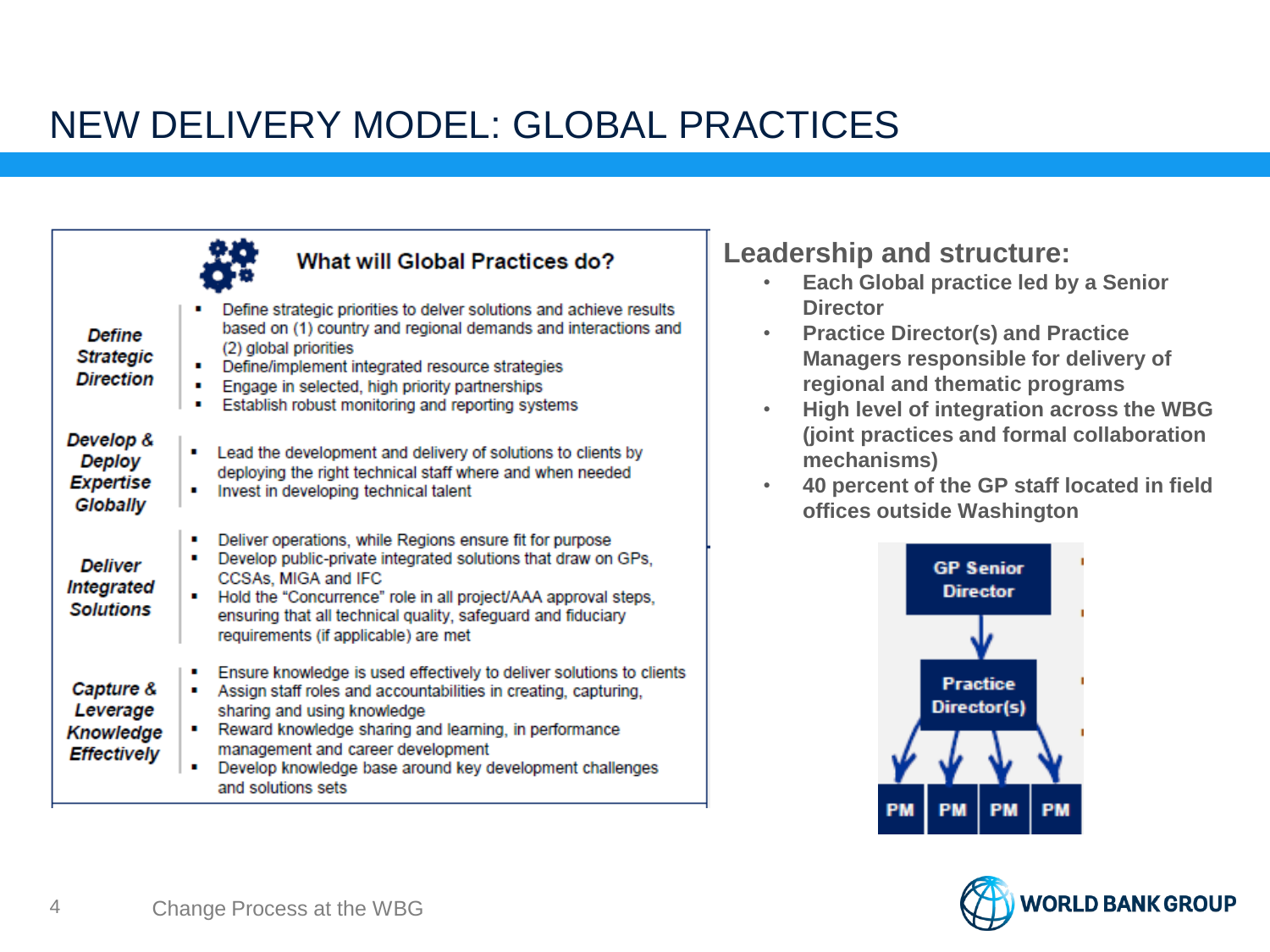### NEW DELIVERY MODEL: CROSS-CUTTING SOLUTIONS AREAS

| CCSAs -                                      | WBG Strategy / IDA Objectives -                                                                                                                                                                                                                                                                                                                                                                                                                                                                          | $-$ Post-2015 High Level Panel Report $-$                                                                                                                                                    |
|----------------------------------------------|----------------------------------------------------------------------------------------------------------------------------------------------------------------------------------------------------------------------------------------------------------------------------------------------------------------------------------------------------------------------------------------------------------------------------------------------------------------------------------------------------------|----------------------------------------------------------------------------------------------------------------------------------------------------------------------------------------------|
| <b>Climate Change</b>                        | WBG: Connectivity, Growth, Sustainability, Climate Change, Gender<br>IDA 17: 1) Fully integrate climate change and disaster risk management into<br>Country Partnership Frameworks and lending and support development of<br>planning and investment capacity; 2) Support efforts to achieve the<br>Sustainable Energy for All objectives; 3) Strengthen monitoring and reporting<br>of IDA resources used for climate change mitigation and adaptation.                                                 | Manage natural resource assists<br>sustainability<br>$\infty$<br>Secure sustainable energy<br>Ensure food security and good nutrition<br>Achieve universal access to water and<br>sanitation |
| Fragility,<br>Conflict,<br>& Violence        | <b>WBG:</b> Connectivity, Inclusion, Fragility & Violence, Growth<br>IDA 17: 1) Address drivers of fragility and conflict and respond to<br>opportunities to support turn-around countries and build resilience in FCSs;<br>2) Enhance feedback from implementation experience and ensure more<br>agile operational policies and practices; and 3) Enhance FCSs financing by<br>revising the allocation framework to enhance targeting of IDA's exceptional<br>support and financial engagement in FCSs. | Ensure stable and peaceful societies<br><b>Ensure healthy lives</b><br><b>End poverty</b>                                                                                                    |
| Gender                                       | WBG: Connectivity, Fragility & Violence, Gender, Inclusion<br>IDA 17: Deepen integration of gender equality considerations in country<br>strategies and operations, including by focusing on follow-up actions and<br>monitoring and evaluation as well as implementation of regional strategies<br>incorporating specific commitments, milestones and accountabilities.<br>Strengthen feedback loops and reporting to enhance results and impact on<br>gender equality                                  | Empower girls and women and achieve<br>ender equality<br><b>Ensure healthy lives</b>                                                                                                         |
| <b>Jobs</b>                                  | <b>WBG:</b> Connectivity, Fragility & Violence, Inclusion, Growth<br>IDA 17: Address country-specific impediments to productive jobs;                                                                                                                                                                                                                                                                                                                                                                    | Create jobs, sustainable livelihoods and<br>equitable growth<br>Provide quality education and lifelong<br>learning<br><b>End poverty</b>                                                     |
| <b>Public Private</b><br><b>Partnerships</b> | WBG: Growth, Inclusion, Connectivity, Sustainability, Partnership<br><b>IDA 17:</b> Foster private sector led growth and job creation by expanding<br>synergies within the WBG and the range of instruments to increase IDA<br>countries' access to market funding                                                                                                                                                                                                                                       | Create a global enabling environment<br>and catalyze long-term finance<br>Ensure good governance and effective<br><i>institutions</i>                                                        |

**WORLD BANK GROUP**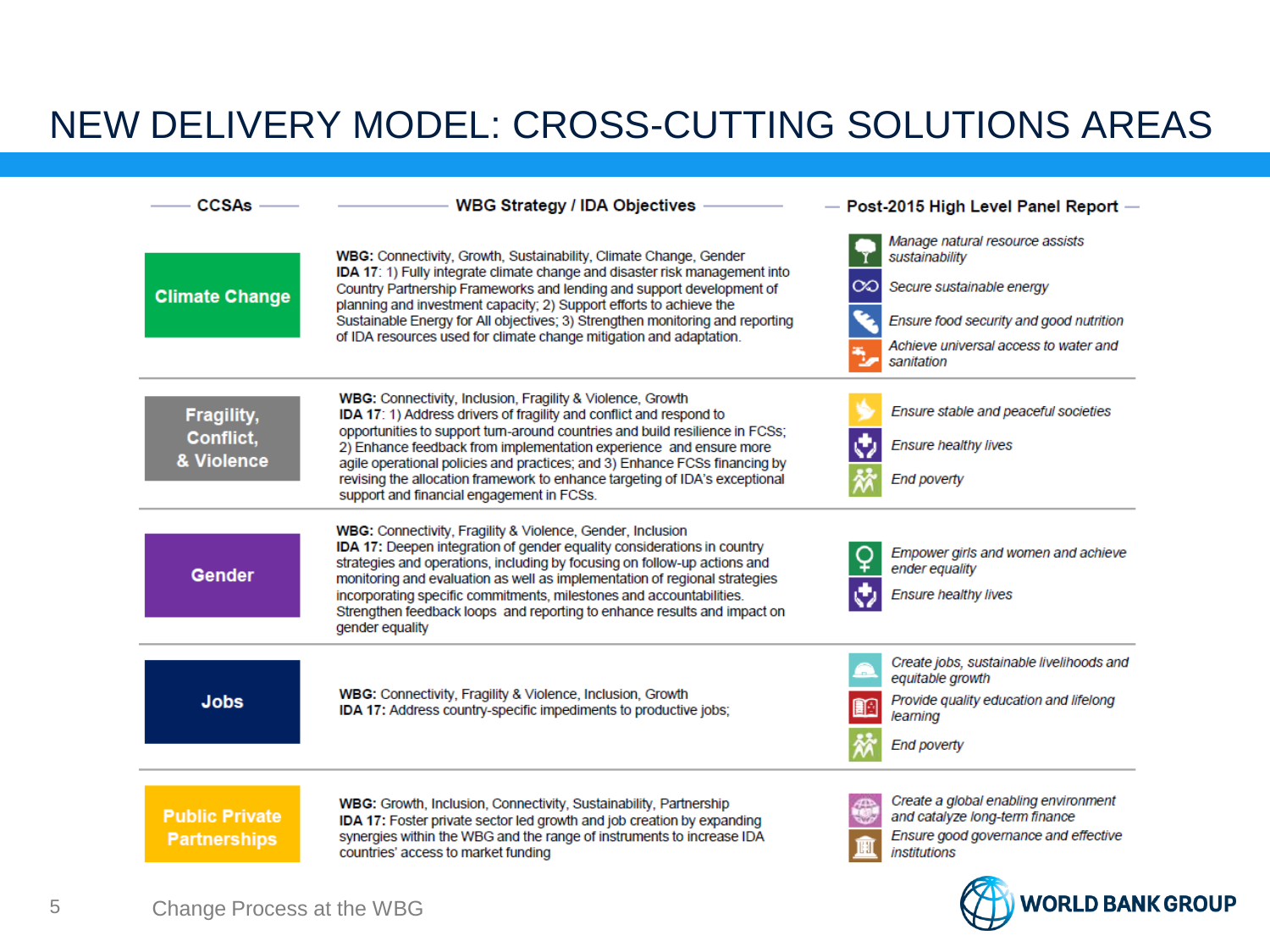## NEW DELIVERY MODEL: CROSS-CUTTING SOLUTIONS AREAS

|                                                                                             | ، WildL Will CCSAS UO                                                                                                                                                                                                                                                                                                                                                                                                                                                                                                                                                                 |
|---------------------------------------------------------------------------------------------|---------------------------------------------------------------------------------------------------------------------------------------------------------------------------------------------------------------------------------------------------------------------------------------------------------------------------------------------------------------------------------------------------------------------------------------------------------------------------------------------------------------------------------------------------------------------------------------|
| <b>Set WBG</b><br><b>Strategic</b><br><b>Direction</b><br>for the<br>CCSA                   | Set WBG strategy, corporate goals and targets and<br>monitor and report them for the WBG<br>Harmonize efforts across the WBG through operational<br>planning<br>Assist with country and sector strategy development<br>٠<br>Develop the results measurement approach and create<br>buy-in for goals/initiatives                                                                                                                                                                                                                                                                       |
| Provide<br><b>Specialized</b><br>Advice<br>Knowledge<br>on Design<br>and<br><b>Delivery</b> | Provide advanced technical and backstop support to<br>п<br>Global Practices on project design and implementation<br>Assist with coordinating delivery of solutions while<br>п<br>drawing on the full suite of WBG solutions<br>Provide specialized advice on "new frontiers" which do<br>п<br>not fit into existing GP mandates in order to develop<br>capacity<br>Develop and maintain a solutions set / framework and<br>data repository which reflects the WBG's experience<br>and position<br>Assemble and share lessons learned from across the<br>WBG and from external sources |
| Build<br>Global<br>Leadership                                                               | Represent the WBG with a collective voice and<br>п<br>establish global leadership<br>Establish and maintain global partnerships<br>п<br>Promote the WBG's expertise and solutions through<br>п<br>the development of relevant knowledge products and<br>external communications                                                                                                                                                                                                                                                                                                       |

 $M_{\text{total}}$  will connected

#### **Leadership and structure:**

- **Each CCSA (with the exception of climate change) led by a Senior Director**
- **Climate change CCSA led by a Vice President and Special Envoy**
- **CCSA core team collaborates closely with CCSA leads and experts across the relevant Global Practices and broader WBG**

春秋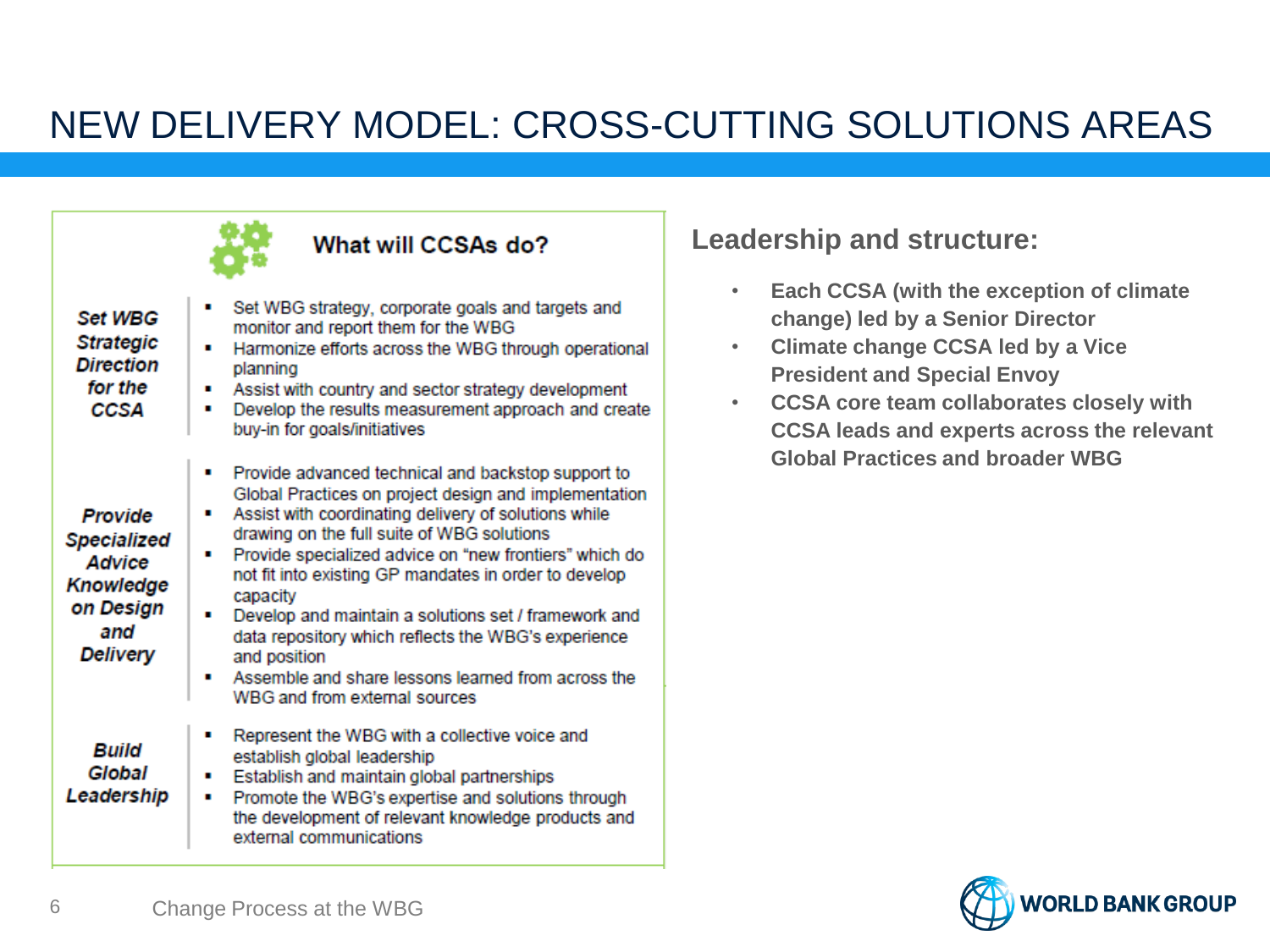### NEW DELIVERY MODEL: REGIONS AND COUNTRY UNITS

|                                                                             | What will CMUs do differently?                                                                                                                                                                                                                                                                                                                                                                           |
|-----------------------------------------------------------------------------|----------------------------------------------------------------------------------------------------------------------------------------------------------------------------------------------------------------------------------------------------------------------------------------------------------------------------------------------------------------------------------------------------------|
| <b>Drive cross-</b><br>Practice<br>solutions                                | Conceive, in collaboration with GPs/CCSAs, cross-practice responses<br>to development challenges, with a focus on more multisectoral<br>integration where appropriate<br>Take on a proactive coordination function with GPs/CCSAs to bridge<br>deep local knowledge with global knowledge and expertise                                                                                                  |
| Foster<br>selectivity<br>and fit for<br>purpose<br>development<br>solutions | Ensure programs account for country context and political economy,<br>and make timely adjustments to best address client challenges<br>Ensure development solutions align with regional and corporate<br>strategy<br>Implement new approach to country engagement (CPF, SCD,<br>Implementation Plans, Performance and Learning Review (PLR))<br>Ensure more focused programs using SCD as the basis<br>п |
| Enhance<br><b>IFC/WB</b><br>coordination<br>at the<br>country level         | Ensure IFC/MIGA are effectively integrated into solutions<br>Work with IFC/MIGA/GPs to ensure a coordinated face to the client<br>Provide advanced notice/debrief to IFC CD/CM for engagements with<br>п<br>private sector and vice versa for IFC engagements with sovereign<br>clients                                                                                                                  |

#### **Leadership and structure:**

- **Each of the six regions headed by a Regional Vice President supported by Regional Chief Economist and Senior Advisor(s)**
- **Regional front offices and Country Management Units (CMUs), led by Country Directors, responsible for defining WBG engagement with clients**
- **Delivery of analytical and lending work to clients via the Regions/CMUs by the Global Practices/CCSAs to be coordinated via Program Leaders**

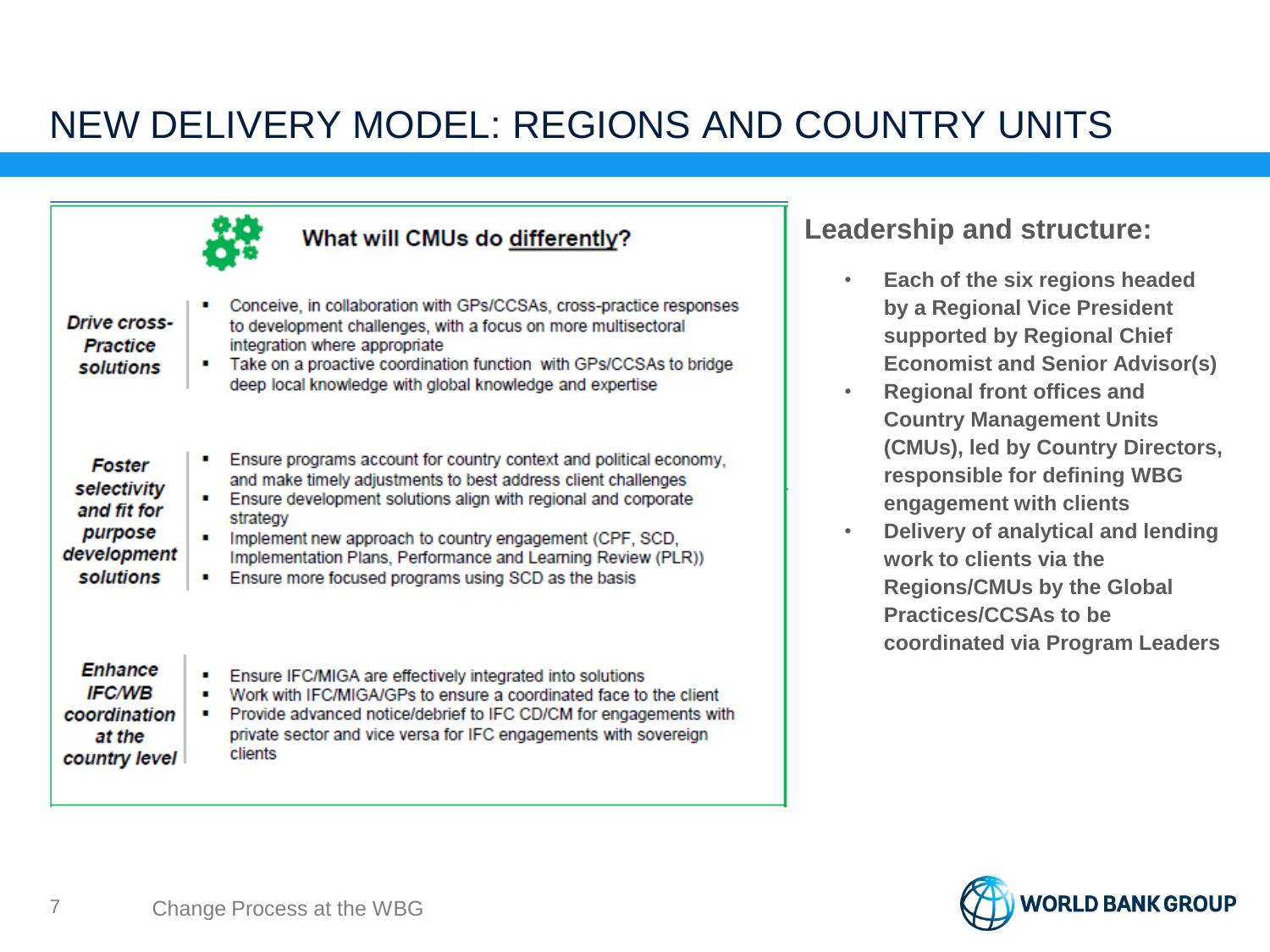### CHANGE PROCESS IN SUPPORT OF THE TWIN GOALS